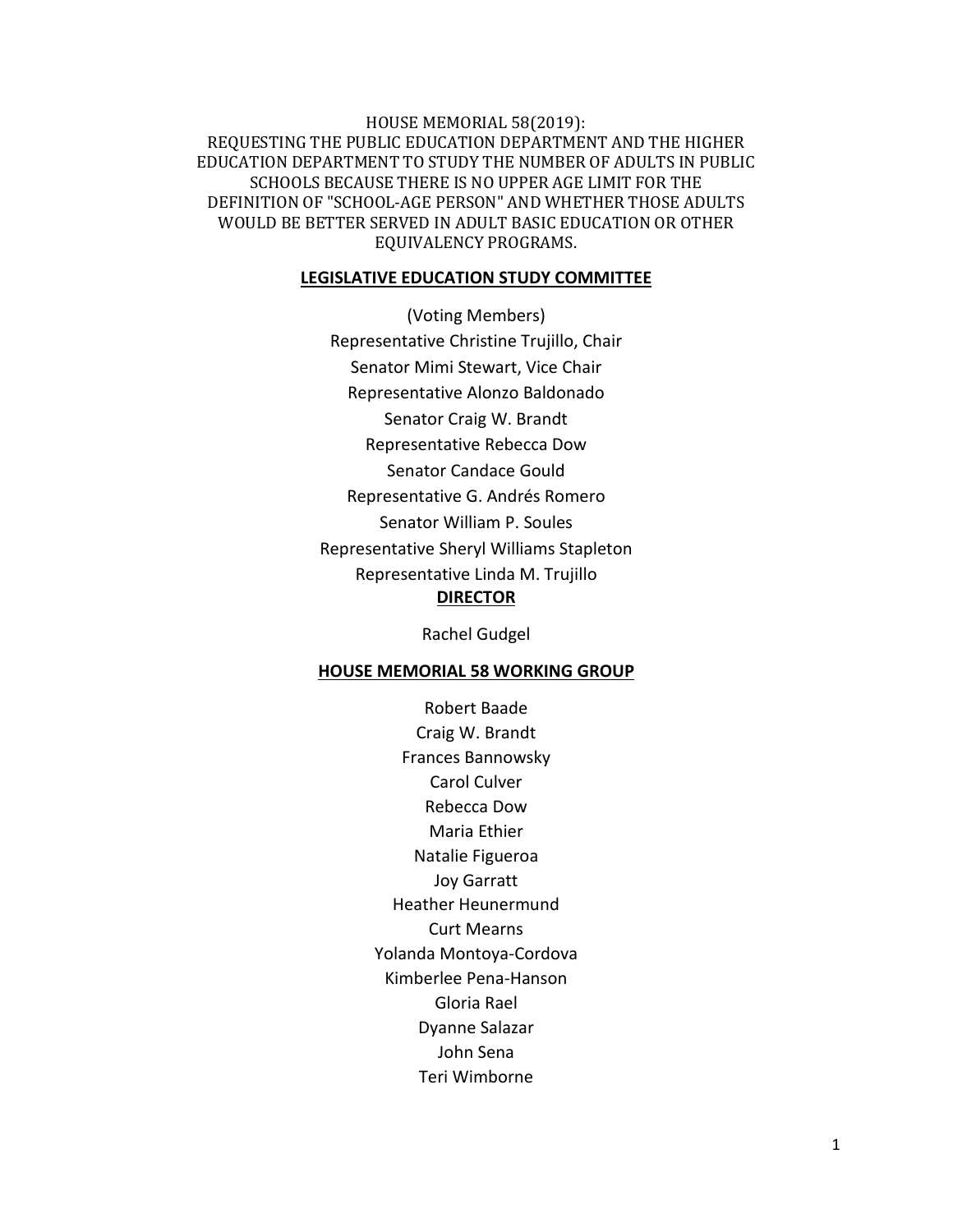## **BACKGROUND**

While the Constitution of New Mexico provides for free public school education for all children of school age, meaning that the requirement ends at the age of majority, New Mexico laws have historically placed no upper limit on the definition of "school-age person." (Section 22-1-2 NMSA 1978) One result of this legal divergence is that there were approximately 800 adults from age twenty-two to seventy attending public charter schools in New Mexico in 2018. In addition, each year the legislature funds an adult education system serving over 10,000 skillsdeficient adults or adults who have not yet obtained a high school credential. This has raised the issue for state legislators as to whether it is appropriate to allow public school funding to flow to adults rather than to the school-aged children the New Mexico Constitution requires public schools to serve, when these adults might more appropriately be served in state-funded adult education programs.

In the 2019 legislative session the legislature responded to these issues largely by passing two bills. One placed an upper limit on the definition of "school-age person" and removed persons aged 22 and over from the purview of Section 22-1-4 NMSA 1978. The other allowed the Public Education Department to select an external diploma program as an alternative pathway to a New Mexico high school diploma.

House Memorial 58 resolved that the Public Education Department and the Higher Education Department study the issues pertaining to adults attending public school and the availability and competence of adult education and other equivalency programs. The departments gathered a diverse working group and have prepared this report for the Governor and the Legislative Education Study Committee. While recognizing that both public schools and adult education programs address the spectrum of educational functioning levels ranging from very low literacy to college readiness, this group focused on entities whose mission includes preparing adults more immediately for a high school credential, as HM 58 specified.

### **SUMMARY—Comparative Availability and Competency of Services**

It is important to note at the outset that student headcount methodology is different for the public school system than for the adult education system. For funding purposes, the Public Education Department (PED) counts students based on attendance on three specific dates during the school year.

The Higher Education Department Adult Education (HED AE) counts students for statistical and reporting purposes after 12 hours of instruction. For example, the number of students served cited below includes only those with 12 hours or more of instruction. However, the funding formula allocates headcount funding only for students who have received 40 or more hours of instruction, although it awards performance funding for students who meet only the 12-hour threshold.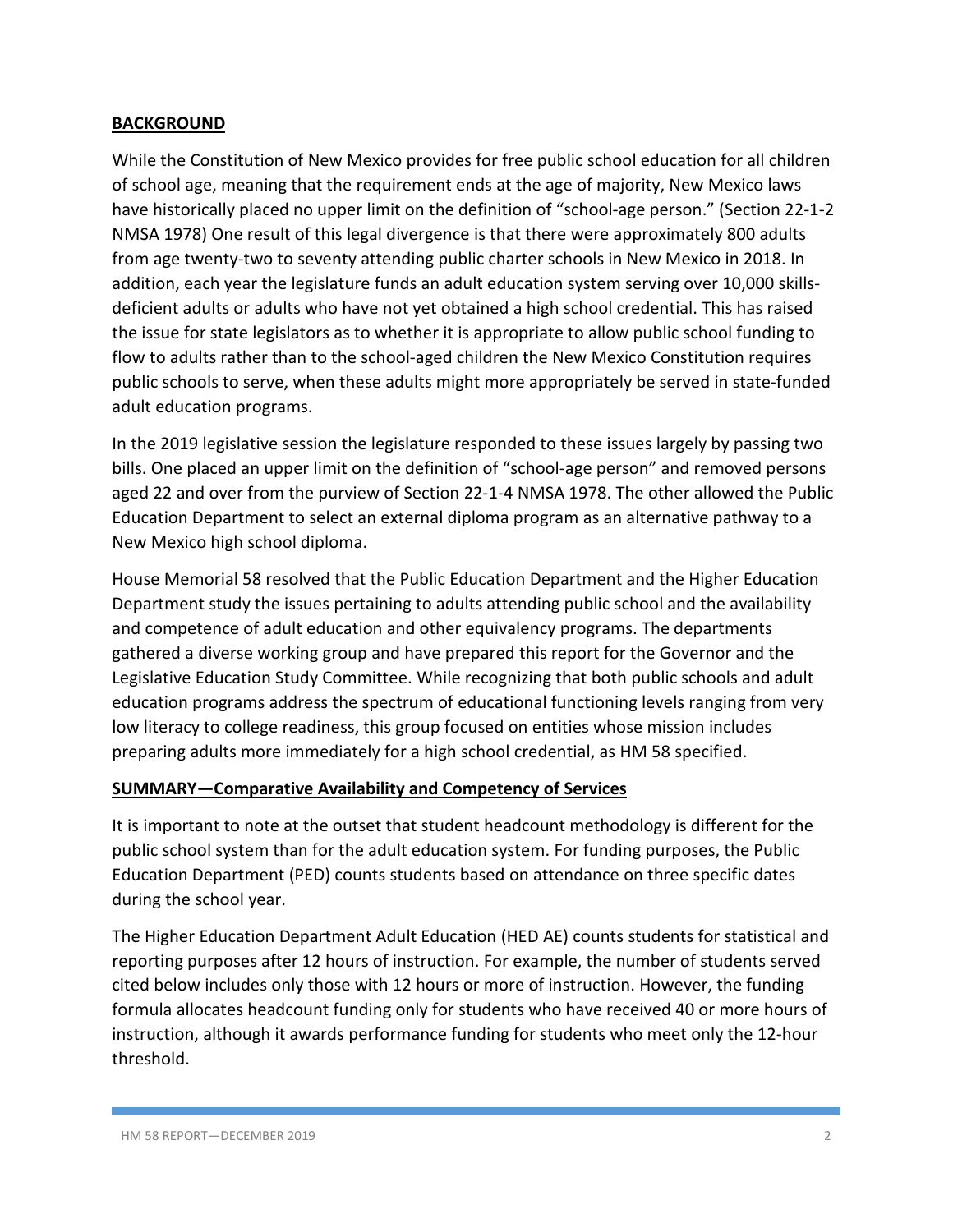## **Demographics**

HED AE serves only adults, defined as those aged 16 and over who are not enrolled in or required to be enrolled in high school (Workforce Innovation and Opportunity Act, Title II). This definition includes those who are in various institutions (including jails) and not subject to compulsory attendance laws. In 18/19 HED AE provided services for 10,960 adults in all four workforce regions. Among the students served were 1,418 in prisons that are overseen by the New Mexico Corrections Department throughout the state. Outside the corrections system, HED AE served 2,373 in the Northern Workforce Region, 3,528 in the Central, 2,279 in the Eastern, and 1,362 in the Southwestern Workforce Region. Frontier census regions are sparsely served, particularly in the southwest and northeast areas of New Mexico. Some of these providers serve students incarcerated locally while some work with Job Corps clients, Temporary Assistance for Needy Families (TANF) clients, Youth Challenge participants, drug court referrals, and other social and community service groups, depending on local need and collaborative relationships.

Both PED and HED AE have students who transfer from one of their service locations to another, and sometimes back again. For example, a student who attends a charter school in Albuquerque's Metropolitan Detention Center may be released and begin attending an HED AE program or enroll in college courses. Similarly, a refugee student attending the HED AE program at Catholic Charities may move to the CNM program to obtain job training along with their academic adult education. In both situations, instruction is designed according to common standards so that students can progress as seamlessly as possible from one environment to the next.

# **Summary of Services Offered**

### • **General academic:**

Both PED high schools serving adults and HED AE offer education programs that have high school credential attainment as an objective. Both also offer specialized English language instruction to English Language Learners (ELL), using instructors trained to teach English as a second language (ESL). Statewide, HED AE programs served 4,125 ESL students in FY19 (38% of total students served). Because New Mexico's Constitution recognizes New Mexico as a bilingual state, HED AE offers high school equivalency testing (GED and HiSET) in Spanish to those students studying ESL who would prefer to take the test in their native language.

Both programs include workforce readiness instruction in their curricula. Commonly referred to as "soft skills," workforce readiness includes activities, programs, or services designed to help an individual acquire a combination of basic academic, critical thinking, digital literacy, and selfmanagement skills. It includes competencies in utilizing resources and using information, and acquiring other skills necessary for successful transition into postsecondary education, training, or employment.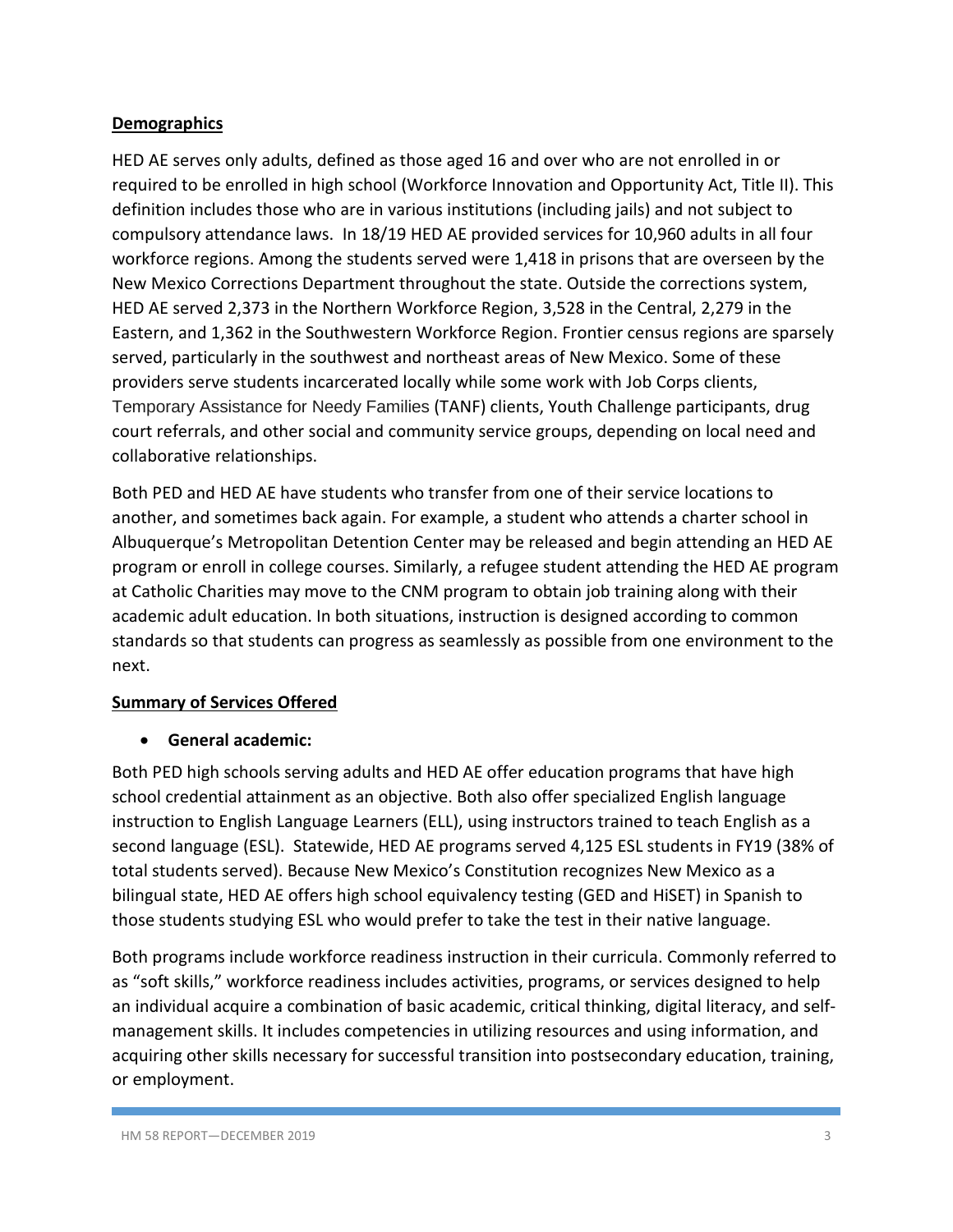Academically, HED AE programs follow a competency model using pre- and post-testing to measure skill gains in two-grade-level increments. Assessments used are vetted by the U.S. Department of Education, Office of Career, Technical, and Adult Education, and approved by the American Institutes for Research and the National Reporting System for Adult Education. Most classes are contextualized for career readiness, and many integrate specific job skill training with basic academic skill training.

## • **Beyond high school credentialing:**

As with PED high schools serving adults, the program model for HED AE is holistic. However, funding limitations have necessitated a partnership approach as the means for delivering "wraparound services." Local HED AE providers develop relationships with community based organizations, various social service providers, and employers in their service areas to ensure scope and continuity of service and opportunity for their students as they advance through the respective systems they each may be navigating—education, justice, economic—through their varied constellations of barriers. In addition, HED AE leverages state funding with federal funding through the Workforce Innovation and Opportunity Act (WIOA) (\$4,425,516 in FY19) which requires collaboration with local workforce training providers and employers so that the students can be enabled to enter career pathways with family-supporting wages in in-demand industry sectors. No federal funding may be used to support "wraparound services."

Because all community colleges in New Mexico currently have an HED AE program, most students who transition to postsecondary training or education from those programs tend to transition within their own institution. In FY19, 1,706 HED AE students transitioned to college or vocational training. In addition, eight of the college HED AE programs offer Integrated Basic Education and Skills Training (I-BEST) in their Career Technical Education (CTE) programs. I-BEST courses are specifically team-taught and do not require a high school credential for entry. The type of training offered is responsive to employer need. Examples have included Pharmacy Technician, EMT, Early Childhood Education (including one with bilingual certification), Home Health Care Assistant, Wind Energy, and Farrier Science. While HED AE funding makes the adult education and workforce readiness instruction free of charge to the student, the college tuition, fees, and supplies associated with CTE are problematic; if the student has a new high school credential they may be eligible for a lottery scholarship after the first semester, but if they are uncredentialed (like dual credit students in high schools or students at GBCS who might be enrolled at CNM prior to obtaining a diploma) they encounter a financial barrier. In the past, some costs have been covered by braiding other grant funding—including a Jobs for the Future grant through NMHED which supported the initial design and implementation of five I-BEST programs and a subsequent U.S. Department of Labor TAACCCT grant through Santa Fe Community College through FY18.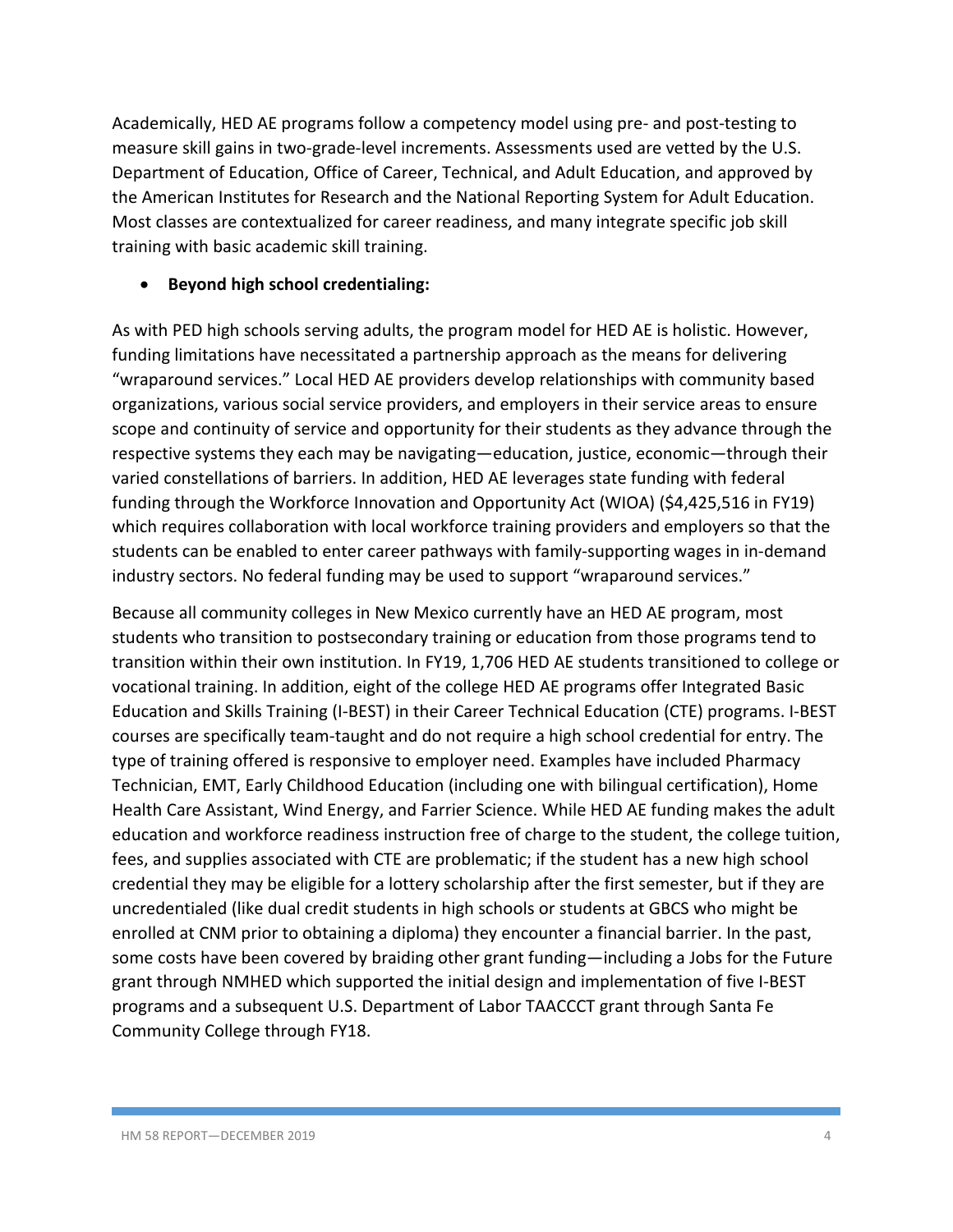### **FINDINGS AND RECOMMENDATIONS**

Data and other information supporting the working group's findings are attached as an appendix.

## **1. Findings:**

The House Memorial 58 working group was necessarily composed of volunteers with limited time and other resources to address the issues meaningfully. There are numerous additional issues that require further investigation. These range from enrollment trends influenced by a variety of factors to funding fluctuation to the individual policies and practices implemented in specific school districts and institutions of higher education.

## **Recommendations:**

The LESC should commission a formal study of the availability and competence of adult education and other high school equivalency programs whether overseen by PED, HED or any other New Mexico educational organization, including charter schools and nonprofit education organizations.

## **2. Findings:**

The issue of providing funding for adult students transcends the concerns of charter administrators and presents much more wide-ranging issues. The mission of adult education is broader than just high school credential attainment. Key areas of concern for HED Adult Education Division include:

- o Successful student transition to lifelong learning and careers, including postsecondary education and training for students throughout the entire state.
- o Measurable outcomes for Adult Education in New Mexico center on student achievement measured each year by:
	- Educational functioning level gains based on American Institutes for Research-approved assessments;
	- Students employed after exiting from the program;
	- Students who transition to postsecondary education and/or training;
	- **Students who attain a high school credential;**

This is in contrast to measuring hours of attendance or course completion success based on teacher evaluations in a high school oriented program.

- a. The concerns with the age cap passed during the 2019 legislative session ending PED funding for students over the age of 21 in public schools affected a limited number of New Mexico charter school students (estimated to be fewer than 800).
- b. In addition, the Legislature appropriates just over \$5 million annually to HED to support an Adult Education system serving more than 10,000 students each year. Based on our meetings and limited study, the task force concludes that Adult Education in NM is underfunded, although HED leverages this funding using an annual federal grant of just over \$4 million.

### **Recommendations:**